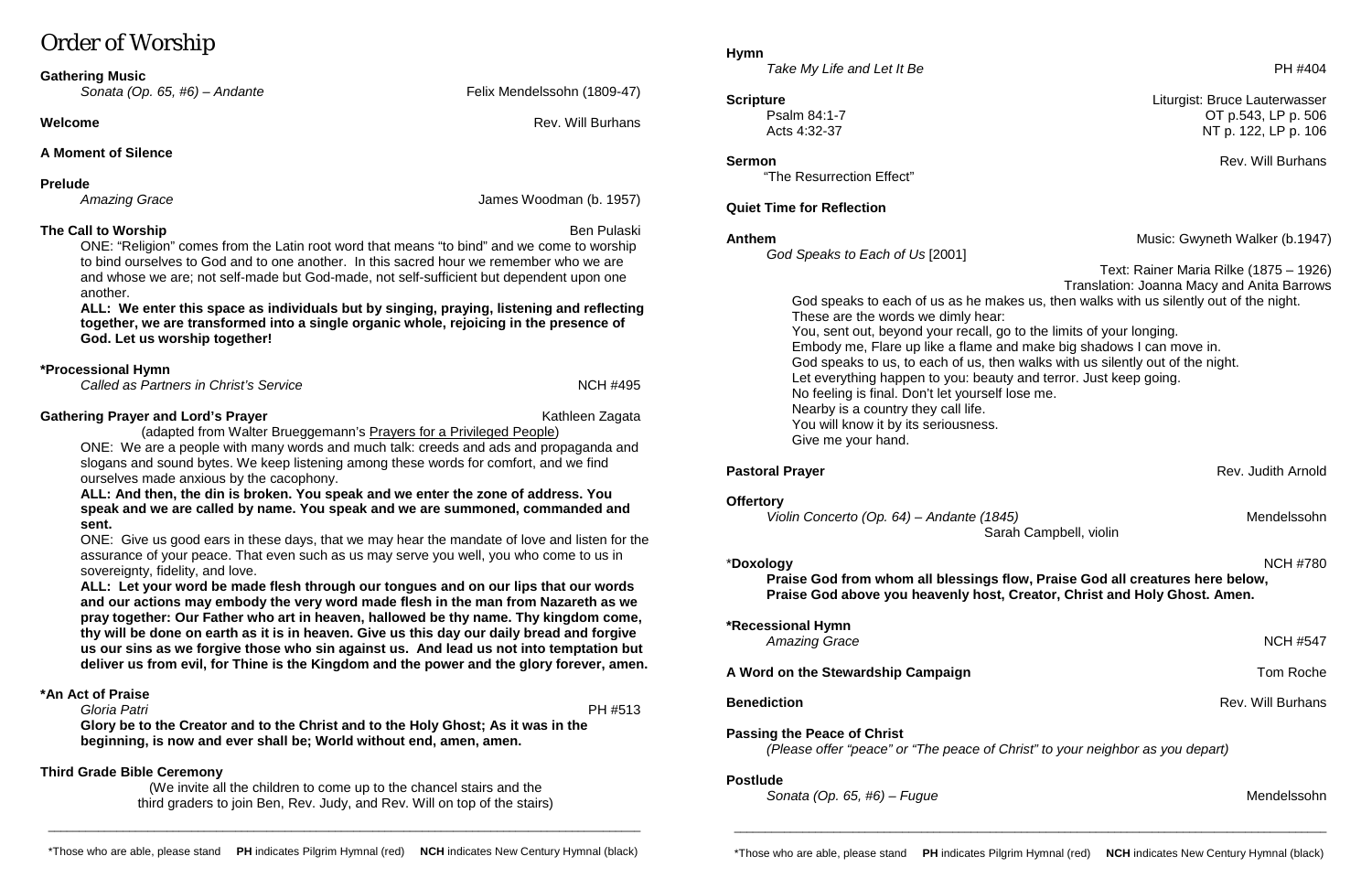# Today's Worship Service

### **Sanctuary Flowers**

Today's Chancel flowers are given to the glory of God, and in loving memory of Caroline Sullivan Sheehy and Ruth Payne Marotta, by the Marotta family. The Narthex flowers are given in loving memory of Lilian P. Smith, by her daughter Martha Wishart and family.

# Meet Our Church

**First Congregational Church in Winchester, UCC,** *An Open and Affirming Congregation* 21 Church Street, Winchester, MA 01890 781 -729 -9180 **www.fcc -winchester.org**

We are a Christ -centered, nurturing community: growing in faith, serving in love, welcoming all with joy.

The Congregation, Ministers To The World Rev. William Burhans, Lead Pastor Rev. Ms. Judith B. Arnold, Associate Pastor Ms. Kathleen Zagata, RN, MS, CS, Minister of Congregational Health & Wellness Ms. Jane Ring Frank, Minister of Music & Worship Arts Mr. Ben Pulaski, Minister of Faith Formation: Children & Youth Mr. Jeffrey Mead, Organist Mr. Bradley Ross, Sexton Mr. Tyler Campbell, Assistant Sexton Ms. Sarah Marino, Office Manager The Rev. Dr. Kenneth Orth, Pastoral Counselor (Affiliate)

# Welcome!

We are happy you have joined us today for worship. We hope that in the coming hour of quiet, song, prayer, sacred scripture, and communal gathering, you will awaken more fully to God's presence in your life and the world around us.

### **Restrooms**

Restrooms are located down the stairs as you first enter the front doors of the church.

### **Accessibility**

Listening devices are available in the back of the sanctuary for the hearing impaired. An after -worship coffee hour is held in Chidley Hall on the bottom floor of the church building. An elevator is located out the doors to the right of the front chancel area and down the hall. Please ask a greeter if you need assistance.

### **Childcare**

Children are always welcome in the sanctuary! We appreciate the sounds of little ones among us. If you'd prefer, there is a professionally staffed nursery on the floor beneath the sanctuary. Ask a greeter if you need help finding it.

### **Family Room**

There is also a comfortable room with sofas, chairs, carpet and an audio link to the service for when you need more room to attend to your family. It is located just outside the doors to the right of the front chancel area.

### **Children (Stepping Stones) and Youth Church School**

Classes for children and youth in pre -k through 12th grade are taught during worship. Families begin the worship service together in the sanctuary. Children are then invited to join us at the front (if they are comfortable) for the Time for the Young. Afterwards, the children and youth are led to their classrooms by their teachers.

### **Get connected!**

Please tell us about yourself and/or request a prayer by filling out a Welcome/Prayer Request Card found in each pew and place it in the offering plate when it passes. We look forward to getting to know you at Coffee Hour, held downstairs immediately following the service. You can also learn more about our community through our website and Facebook page: **www.fcc -winchester.org facebook.com/fccwucc Text FCCW to 22828 to join our email list**

## **October 23, 2016**

The Thirtieth Sunday in Ordinary Time 10:00 Worship Service